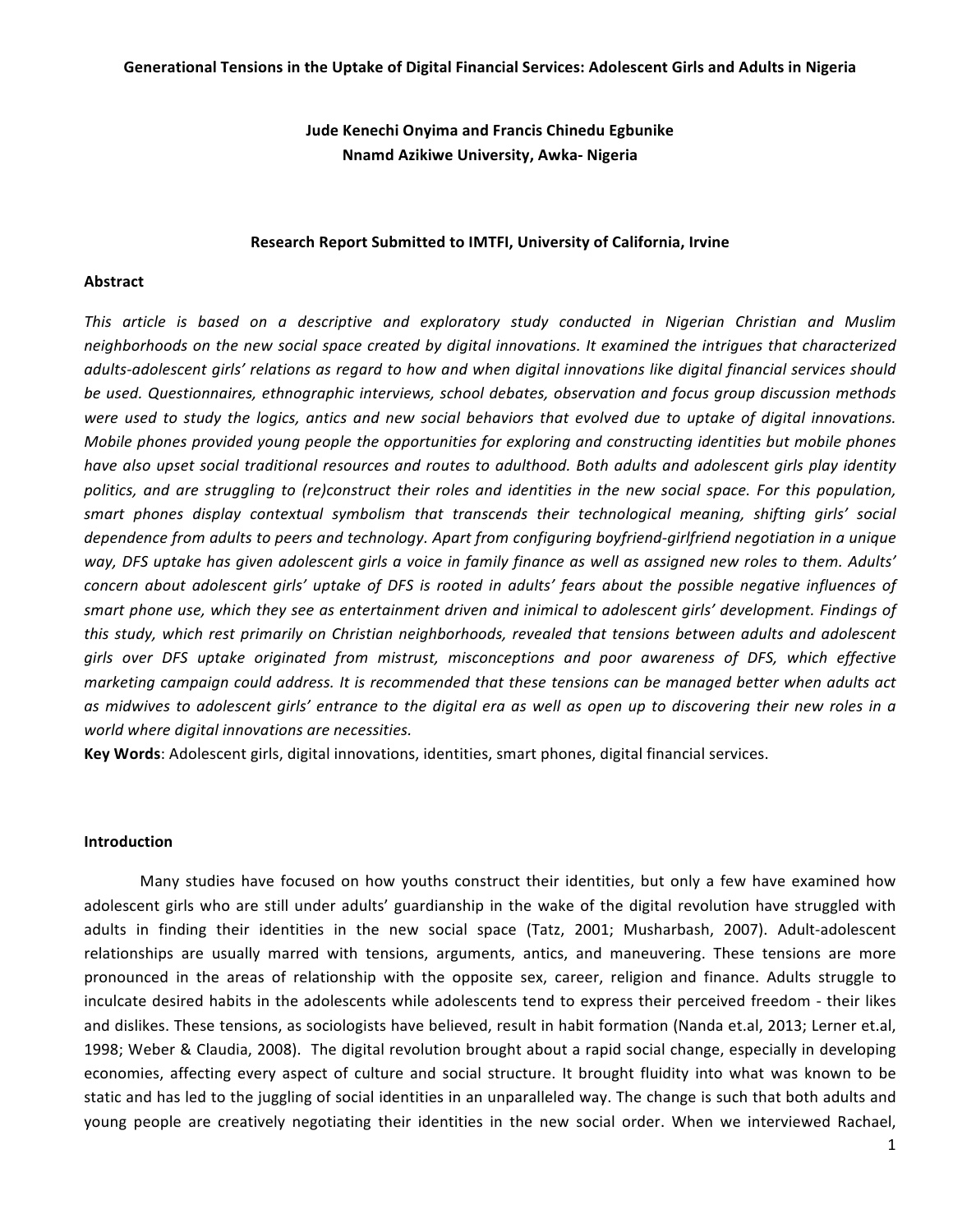mother of five children in our attempt to understand the tensions between adults and adolescent girls with regard to uptake of digital innovations, it became glaringly clear that both adults and young people are no longer certain about their identities, unlike before. Rachael refused to pay her daughter's school fees until her daughter revealed the person who had purchased the smart phone for her. She explained, "...Children of nowadays always think they can outsmart their elders. How my 15 year old daughter came to know so much about online transaction is a mystery to me because she has no mobile phone." Rachael continued,

"....I could not upload the Diamond bank app in my new phone and I went to my friend three miles away from here to help me download it, only to realize that it was my daughter who I have not seen with mobile phone that downloaded and maintained the app for most of the women in the area. When I came back, I entered her room only to discover a smart phone hidden in her school bag...." (Rachael, a 54 year old Christian in Enugu, 19/12/2015)

This story is similar to many stories we gathered in our 12-month ethnographic fieldwork and shows that adults and young people now juggle their roles and identities. These changes, which were strikingly obvious in Christian neighborhoods, were, however, mild in Muslim neighborhoods. Adults now depend on young people for many tasks in the digital age, unlike before when adolescents turned to adults who they saw as embodiments of knowledge and skills. This new culture brought about by the digital revolution provides young people with experience, and resources that are cosmopolitan and require much improvisation (Wexler, Eglenton and Gubruim, 2012). Improvisation requires that young people depend more on peers and technology, a shift that adults see as an infringement on their identities as guardians of young people. As a result of the upsurge in access to resources brought about by the digital revolution, the route to adulthood has become malleable. Many options are now available to young people. This contrasts with a time when young people depended largely on the traditional guidance and resources provided by adults in the process of transitioning to adulthood.

In Nigeria, many adults tend to resist liberal approaches to grooming young people in a digital era. This is because digital innovations such as mobile phones create access to some aspects of western culture which some find unattractive. Two different generations exist in this new social space: one where digital innovations are luxuries and one in which digital innovations are necessities. Aside from balancing western and indigenous social expectations, guardianship of young people has become ambiguous. What is markedly clear in this context is that the social space where adults grew up is not the same as the social space young people now find themselves in (Buckingham, 2008). How young people navigate their identities and carve out their future trajectories is fundamentally dissimilar with that of the adults. This increases adults' mistrust and perverse feelings towards adolescent girls' uptake of digital innovations. Young people, too, tend to gravitate towards technology/peer-driven routes to adulthood and resist traditional resources proposed by adults. These circumstances generate uncertain feelings and attitudes, which we refer to as "tensions" in this study. Both adults and adolescent girls experience these internal and external tensions as they struggle to construct their roles and identities in a new social landscape. There are also contextual dimensions to the way in which these tensions manifest as seen in Muslim-Christian environment (This was discussed in details in later section)

The new social space has intricately linked finance and relationships in a subtle way, creating room for improvisation and duplicity. This is because a number of financial services can be transacted using digital platforms. Digital financial services (DFS) as used in this context consist of all forms of financial services that are delivered through digital platforms (Morcos and Sebstad, 2011; Macnee, 2014). These innovations deliver a broad range of financial services such as savings, payment, transfer, financial literacy and insurance services at near marginal cost. Popular forms of digital financial services include mobile money, bank applications, online payment systems and a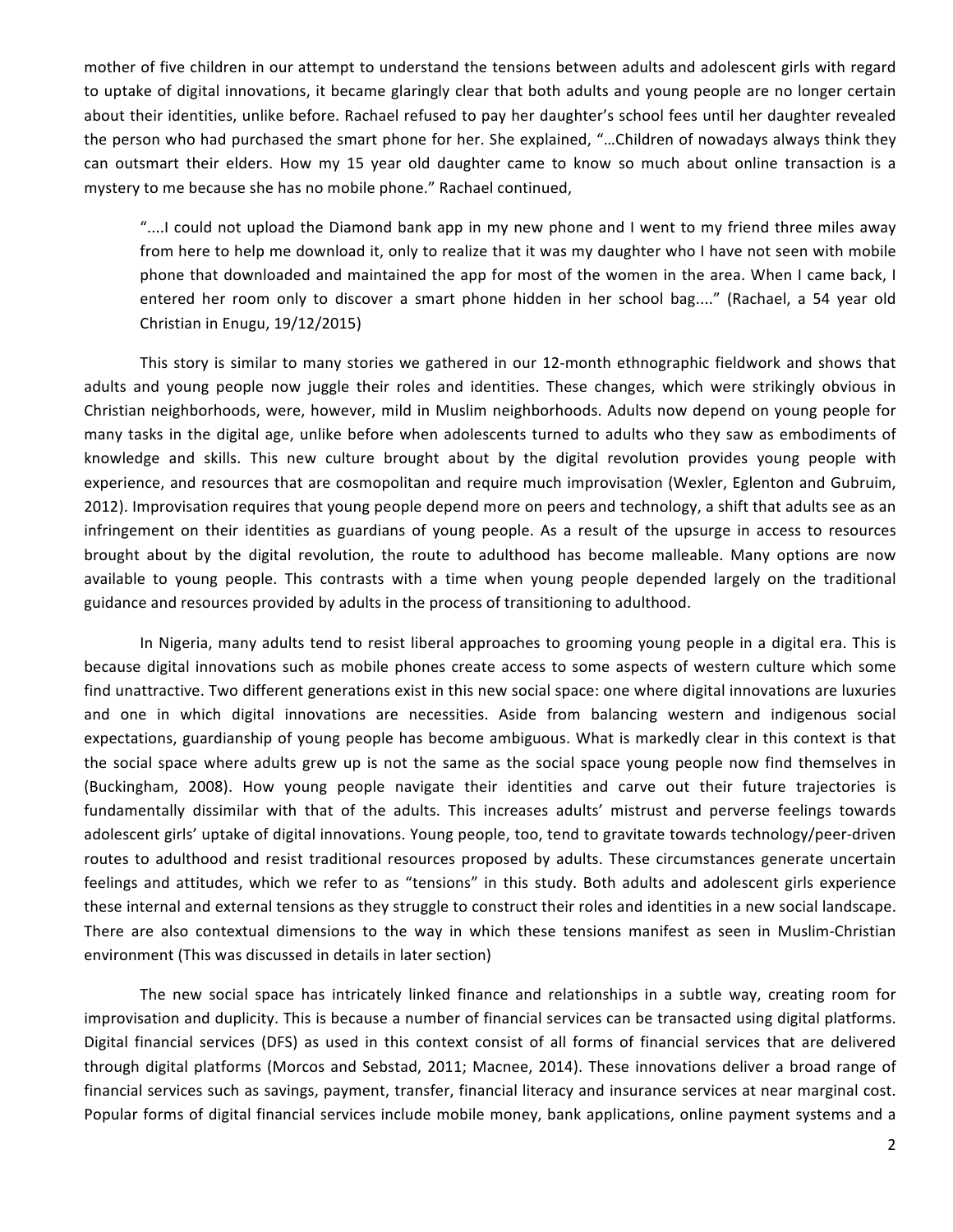wide range of savings and payment platforms where transactions can be made using mobile phones. The Nigerian DFS landscape has its own peculiarities in terms of rate of uptake, governance and myths when compared with other developing economies. Over sixty five percent of DFS structure in Nigeria is domiciled and driven by the Christian dominated Southern region. The mobile technology revolution is also more pronounced in Christian neighborhoods than is the case in Muslim neighborhoods and what happens in the former region tend to define what happens to the Nigerian digital landscape as a whole (Andagalu, 2012).

Uptake of digital financial services by adolescent girls, unlike other segments of the population, is plagued by mixed feelings, bickering and tensions. There are conflicting logics on how and what digital financial services should do for adolescent girls. This issue has become topical because of the lower adoption rate of DFS among adolescent girls. Women and girls are always lumped together as the same market due to the mindset that women and adolescent girls share a similar identity. This poor understanding of generational shifts/differences results in 25% lower adoption rate among adolescent girls (Andagalu, 2012; Abayomi, 2010 and Alade, 2012). Addressing this imbalance is critical because these adolescent girls will soon move into adulthood and their uptake of DFS will determine the success and longevity of this innovation. Addressing these challenges requires a proper understanding of who and what shapes the logic around DFS in the life of critical segments of the population such as adolescent girls, and how.

Regrettably, many digital financial services operators do not much care about the demographic composition of their customers and this affects their strategies, acceptability and scale of outreach. Indeed, the nature of the behavior adolescent girls exhibit when they interface with DFS will not be the same as for adult women. This is because adolescent girls possess evolving capabilities: they are willing to take risks, adventurous, more open to technological innovations, more flexible about cultural rigidities, easier to influence, willing to overcome gender barriers and ready to explore new ideas. However, the literature on adolescent girls' digital financial service story is lacking despite girls' critical importance for (and particularity in) uptake of digital finance in society. The focus of this study is therefore on the new social space created by digital innovations and how it affects uptake of DFS. This study examines the intrigues that characterized adolescent girls' relationships with adults with regard to when and how digital innovations should be used. Specifically, it seeks to understand the logics, antics, patterns of usage, and new social behaviors (gifting, identities and networks) that have evolved due to the uptake of digital innovations such as DFS. 

## **Review of Literature**

Digital innovations provide significant opportunities for exploring facets of identities especially those that were hitherto stigmatized and denied. According to Buckingham (2008), digital technology provides avenues for discovery of one's true self and for identity play. In other words, it gives the potential for fluidity and access to resources that can enable users to bend their identities or meet people that were originally considered inaccessible. Young people are arguably the early adopters of digital innovations. As teens, they are more aware of the local influences but as adolescents, they become more aware of self and global influences (Damon et.al, 2003).

Adolescents consist of teens who are in early adolescence (between 11-15 years) and young adults who are in late adolescence (Between 16-20 years). Adults always misconstrued them as vulnerable, unwise, quarrelsome and unpredictable. Adolescence, as used in the context of this study, refers to the period within the life span when most persons' biological, cognitive, psychological and social characteristics are changed from what is considered child-like to what is considered adult-like (Ozmete and Bayoglu, 2011; Lerner et.al, 1998; Nanda et.al, 2013) Adolescence is described by many researchers as a phase of life beginning in biology and ending in society. For most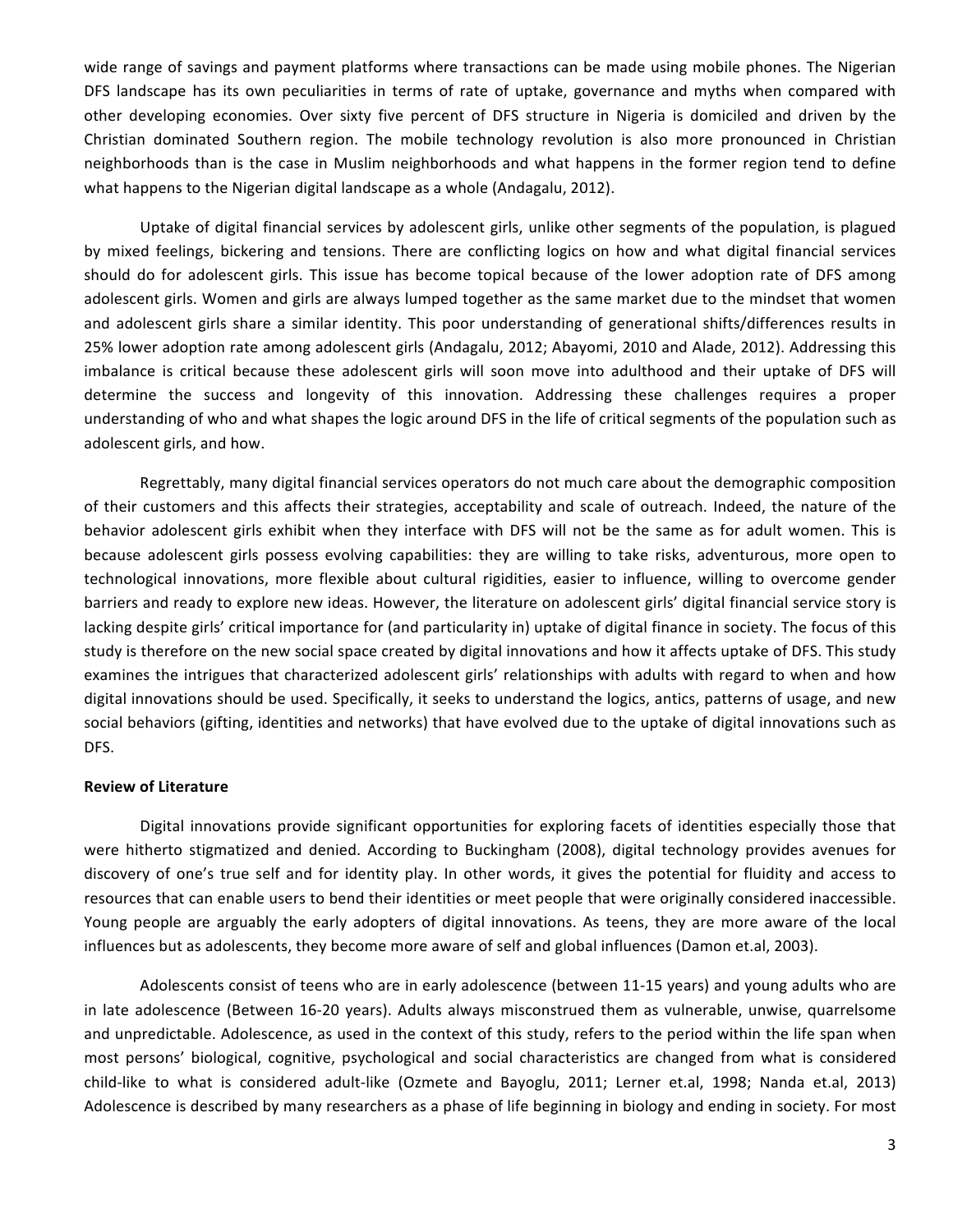adolescents, this period is challenging, requiring adjustment to changes in self, family, peer groups and in the community. Hall (1992) describes adolescence as a period of storm and stress characterized by intergenerational conflict, mood swings and enthusiasm for risky behavior. Adolescence is indeed a period for experimenting with different types of identities.

Tensions arising from conflicting expectations experienced by adolescents are often expressed in delinquencies, sexual deviance and attraction to dissimilar cultures. In the view of Jensen (2013), this attraction to other cultures enables them to confront conflicting expectations in their indigenous culture. As adolescents transit to adulthood, they navigate multiple cultures and identities before they make their choice about which identity to assume. Adolescence is a period of life characterized by fundamental psychological conflict about which identity to assume as well as which social role to accept (Weber & Claudia, 2008). The output of such conflict, which can be successful or unsuccessful, is commonly referred to as identity formation. Successful resolution of the conflict confers the ability to perform key tasks as adults while unsuccessful resolution of the conflict manifests in the form of fanaticism or avoidance of adult responsibilities. Developing identity therefore comes from the tension of "being myself and finding my true self". This process of identity formation is crucial for adolescents in order to develop a coherent and beneficial sense of worth and role in the social space. Owing to the digital revolution, the traditional resources for identity formation are no longer sacrosanct or attractive. Adolescents now make greater use of technological innovations, interaction with peers, and self-reflection to construct their identities. As Buckingham (2008) observed, young people use more technology as a means of bypassing otherwise restricted spaces.

Adolescent girls have become more reflexive, making decisions about what and who they will be on their own, with little or no influence from the guardian figure. Digital innovation increases individualization and offers a plethora of guidance about choices. In other words, the ultimate decision making about which identity to take has shifted away from customary defined confines to spaces that adolescent girls can easily access. Gidden (1993) argues that the new culture made possible by the digital revolution has made identity fluid both for adults and young people. However, this fluidity and freedom experienced by adolescent girls also comes with new responsibilities. Adaptation to the new responsibilities may account for the perceived shift from guardian figures to peers and dissimilar cultures when seeking guidance.

Identity politics intrigue adults-adolescent girls' relations, especially with regard to uptake of digital innovations. Identity politics involve squabbles for positive identities by groups of individuals (Buckingham, 2008). It is exhibited when one group of people owing to their social status appropriate particular identities to themselves and also impose some identities on other groups of people. Identity politics also manifest as a struggle to resist identities constructed and imposed by other people. Understanding identity politics is crucial in analyzing why a group of people can have the tendency to make generalizations about members of another group and assimilating them as single entity, ignoring their diversity. Adults usually label adolescent girls as gullible and vulnerable and as a result are skeptical about their use of digital innovations. Adolescent girls usually resist the identities constructed and imposed upon them by adults because girls are aware that there are multiple dimensions to their identities. Griffe (1991), in emphasizing the roles of mobile phone in constructing identity, argues that it has changed the manner in which power is exercised. This is similar to the assertion by Buckingham (2008) that power in the digital era is diffused through social relationships which empower individuals to regulate and confine themselves into acceptable norms. As Nikolas (1991) observed, digital innovations have increased the "technology of self", where technology in a bid to give freedom and choice to human beings ultimately acquires the power to regulate and control human behavior. Digital innovations therefore not only shift social relationships, they also influence the way in which identities are constructed and defined in the digital era.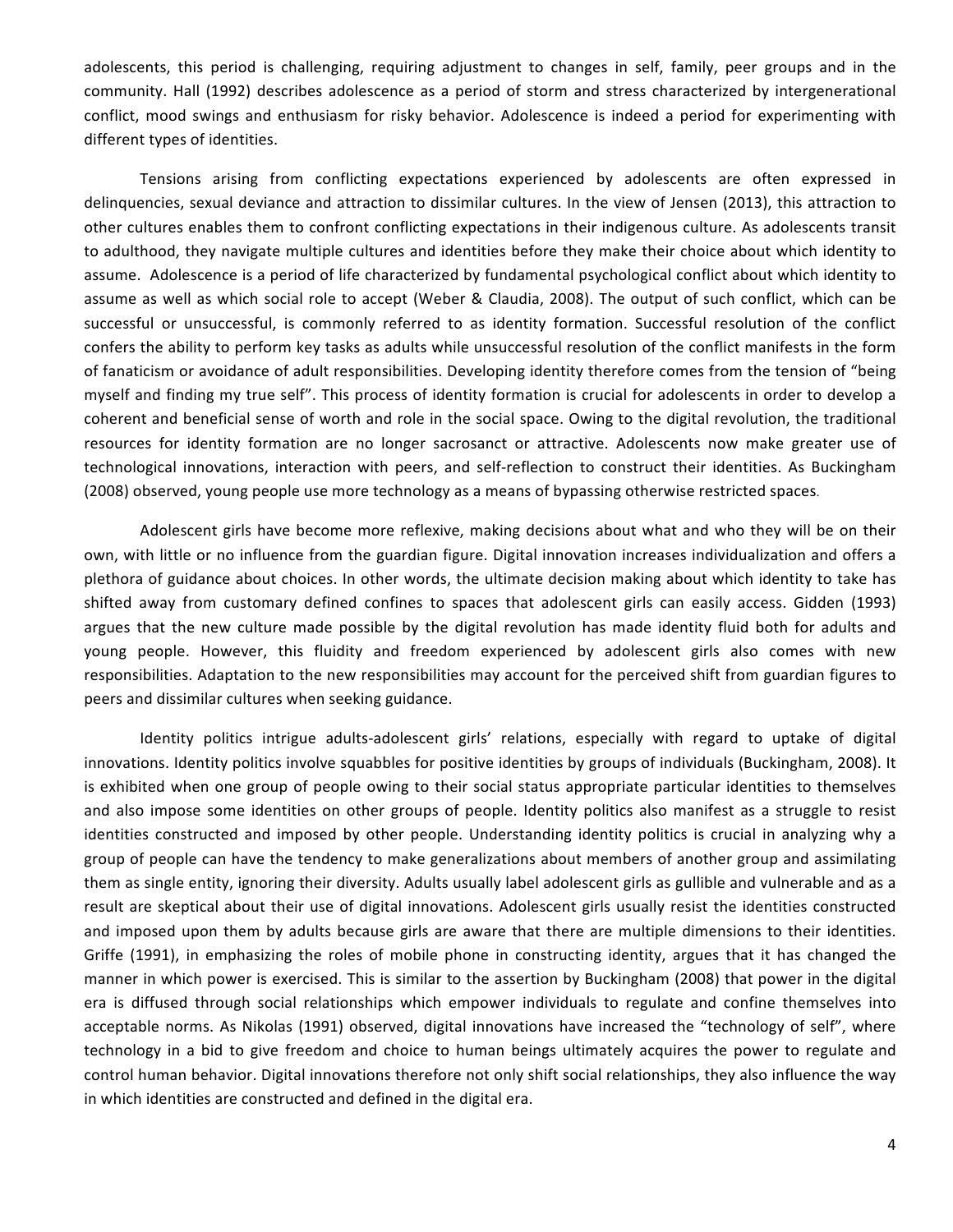### **Methodology**

We employed exploratory and descriptive research designs that emphasized participatory and 'bottom up' approaches to generating information with a focus on locally defined contexts and perspectives. Four communities from both northern and southern Nigeria constitute the area of study - two communities from southern Nigeria (Christian neighborhoods) and two from Northern Nigeria (Muslim neighborhoods), from both rural areas and urban slums, were used as samples. These communities were selected from Enugu and Delta states in southern Nigeria, Taraba and Nassarawa states in northern Nigeria. This approach enabled effective comparison between Christian and Islamic perspectives, traditional and modern society perspectives, and rural poor and urban poor perspectives.

We generated data using different methods such as questionnaires, school debates, interviews and focus group discussions. Some innovative methodologies were employed in Muslim neighborhoods due to their peculiar characteristics. In both neighborhoods, we distributed questionnaires to one hundred and twenty adolescent girls in high schools, colleges, apprentice shops, homes and commercial centers who have used or stopped using DFS (78 respondents in Christian neighborhoods and 48 in Muslim neighborhoods). The questionnaire was used to generate descriptive data on the nature of phone and DFS usage, networks, and emerging cultures. For the purpose of generating exploratory data, we conducted debates in two girls high schools on the topic, "Adults are right at what *they think and do about adolescent girls' use of digital financial services. "The arguments made between the* proposing and opposing parties enabled us to capture and track the tensions and logics between adolescent girls and adults on the uptake of DFS. We interviewed some adolescent girls and their parent figures, some DFS operators, and some community leaders in order to understand their arguments and attitudes towards adolescent girls' use of digital innovations. We employed observational methods to capture adolescent girls' attitudes to mobile phones and DFS, both when girls are alone and when they are in groups. We met girls informally at phone repair shops, school shops, motor parks, public sit-outs and entertainment spots. We bought airtime for them and engaged them in discussions about their attitudes towards DFS and mobile phones, the new behaviors it created in them, and the new community culture that is emerging as a result of adoption. We obtained the permission and consent of the parents/guardians of the girls who are minors.

Generating data in Muslim neighborhoods presented some challenges to the researchers. Our research team was seen as people with ulterior motives, even after we have lived with them and taught their children extramural lessons to convince them that we are academic researchers. It took the intervention of religious leaders for us to gain acceptance. Notwithstanding the cleric's clarification, some parents insisted that they must vet the responses we obtained from their girls. Since such vetting could defeat our purpose, we enlisted the services of young university students who grew up in the area to assist us in interacting with the girls. In addition to employing a Muslim female assistant to help in interacting with Muslims, we also used door-to-door knocking techniques to create familiarity and acceptance. It was also difficult to identify adolescent girls who should be included in the sample because DFS usage was not popular, unlike in Christian neighborhoods. As a result, a majority of our respondents came from Christian neighborhoods. We singled out and investigated rich cases, such as ones where there was no crisis (adults actively introduced adolescent girls to DFS), cases where adult-adolescent girls' tensions with regard to DFS had degenerated into crises, and those in which the phone was shared between adult and adolescent girls. We conducted Focus Group Discussions (FGD) in each of the communities in order to verify the information generated, as well as their contextual meanings.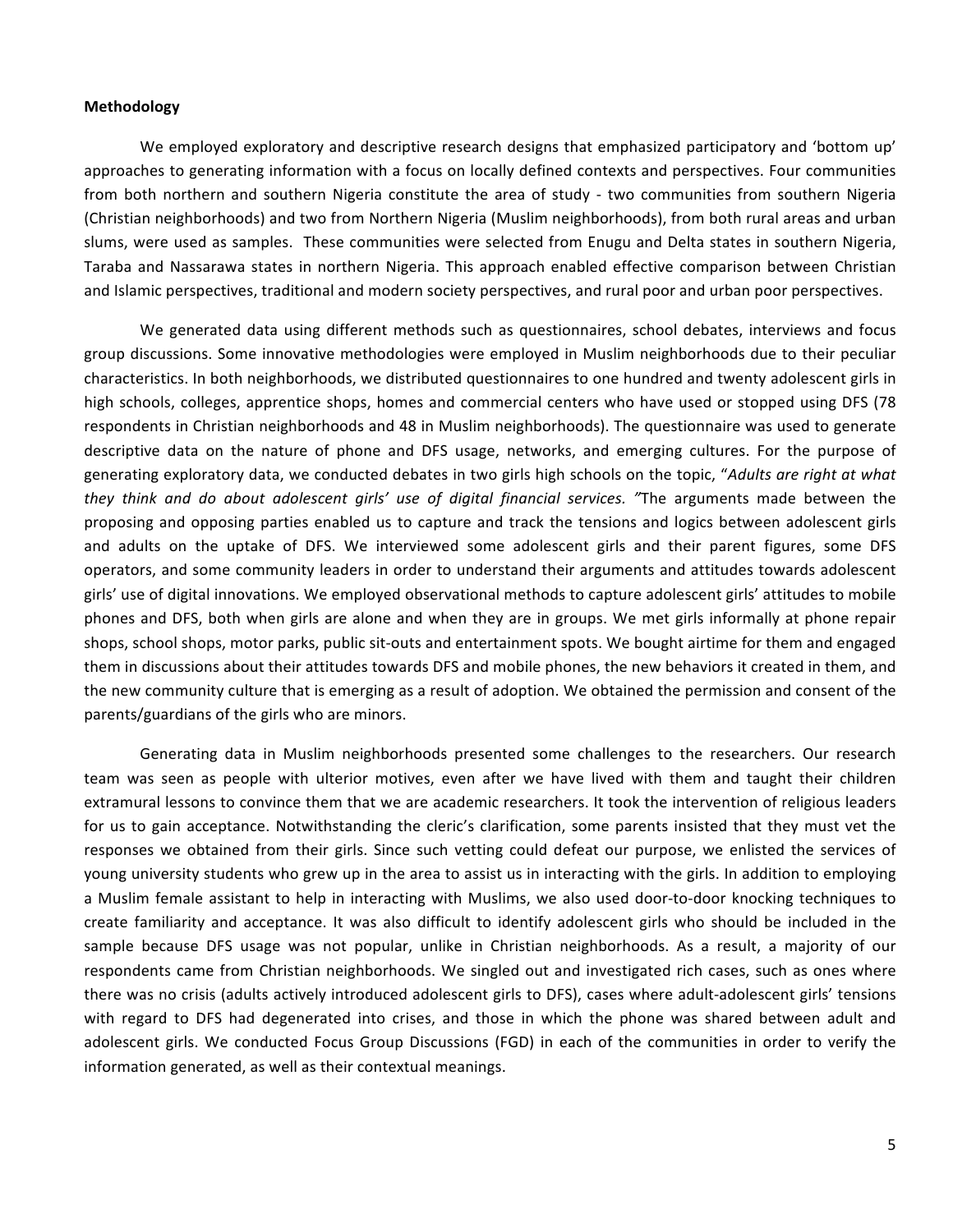#### **Study Results**

Findings of the study were based more on observations from Christian neighborhoods. This is because the Nigerian DFS landscape is largely driven by the Christian-dominated Southern region. Uptake of DFS services was also higher among Christians than among Muslims. (Sixty-five percent of the adolescent girls in our study sample were Christians, while thirty-five percent were Muslims). However, interesting comparisons and differences between Muslim and Christian neighborhoods will be discussed below, in a later section. The sample for our study was comprised of adolescent girls who used or have stopped using DFS. In the area we studied, DFS is synonymous with smart phones. There was a popular belief that DFS can only be done with smart phones. As a result, much emphasis was placed on smart phones. It is also the reason why the type of phone adolescent girls use became significant in our analysis for understanding adults-adolescent girls' tensions. Most of the girls have two phones (smart and feature phones), which evoke different meanings. One of the Christian girls who own two phones told us, "I kept my feature phones for calls and text messaging and to have something to give armed robbers in case of robbery, while my smart phone is for other phone services such as browsing, fun, networking, DFS and to attract prestige". There are fewer adolescent girls who used DFS (38% in Christian neighborhoods and 22% in Muslim neighborhoods) such that we employed snowballing technique to generate a reasonable sample. The low uptake of DFS is attributed firstly to the tension that surrounds adolescent girls' use of DFS (which is rooted in adults' concerns about adolescent girls' use of smart phones). Second, there is poor awareness on the uses and benefits of DFS, especially in Muslim neighborhoods. Third, is the general lukewarm-ness that characterized DFS uptake in Nigeria, owing to the nature of DFS policy design and implementation in the country. Licensed providers of DFS in Nigeria are financial institutions, not telecommunication operators. This goes against the popular belief that telecommunication operators are more positioned to drive the innovation. Financial institutions see DFS as services that are complementary to other products and not as a product line with its own life. As a result, many Nigerians see DFS as additional product features of financial institutions and telecommunication operators, and not as a product line with great potential.

#### **DFS and Changing Identity of Adolescent girls**

The new social space driven by digital innovations is still evolving, but what is clear is that it has created a web of interdependence and roles that redefined the traditional social landscape. It has juggled the earlier known identities of both adults and adolescent girls such that both adults and adolescent girls are still trying to find their feet in the new social order. Adults who used to be guardians and embodiments of knowledge for adolescent girls now depend on girls to be able to do certain tasks that require digital knowledge. In the same way, young people's social dependence has shifted from adults to non-relatives and technology. Traditional resources for constructing identities have gradually filtered away creating mistrust between adults and adolescent girls. Adolescent girls' uptake of DFS has subtly empowered adults. (This observation was more common in Christian neighborhoods than in Muslim neighborhoods). A 72-year old Muslim pensioner narrated that the smart phone he bought for his 18 year old caregiver has reduced the frequency of visits to the bank " ...She uses the phone to know when I am paid my pension as well as pay my groceries. I am able to know when my children send remittances and check my account balance from my bedroom...". Our female research assistant observed that some adolescent girls play bookkeeping and other accounting roles for many cooperative societies. The secretary of one of the cooperatives in Muslim neighborhoods explained to her why they invite adolescent girls in to their meetings in these words, "Some of them help us with their phones to track our members who could not come to meetings, but who paid their money into our account. We invite them sometimes to our meetings since some of our members use DFS. They help us to check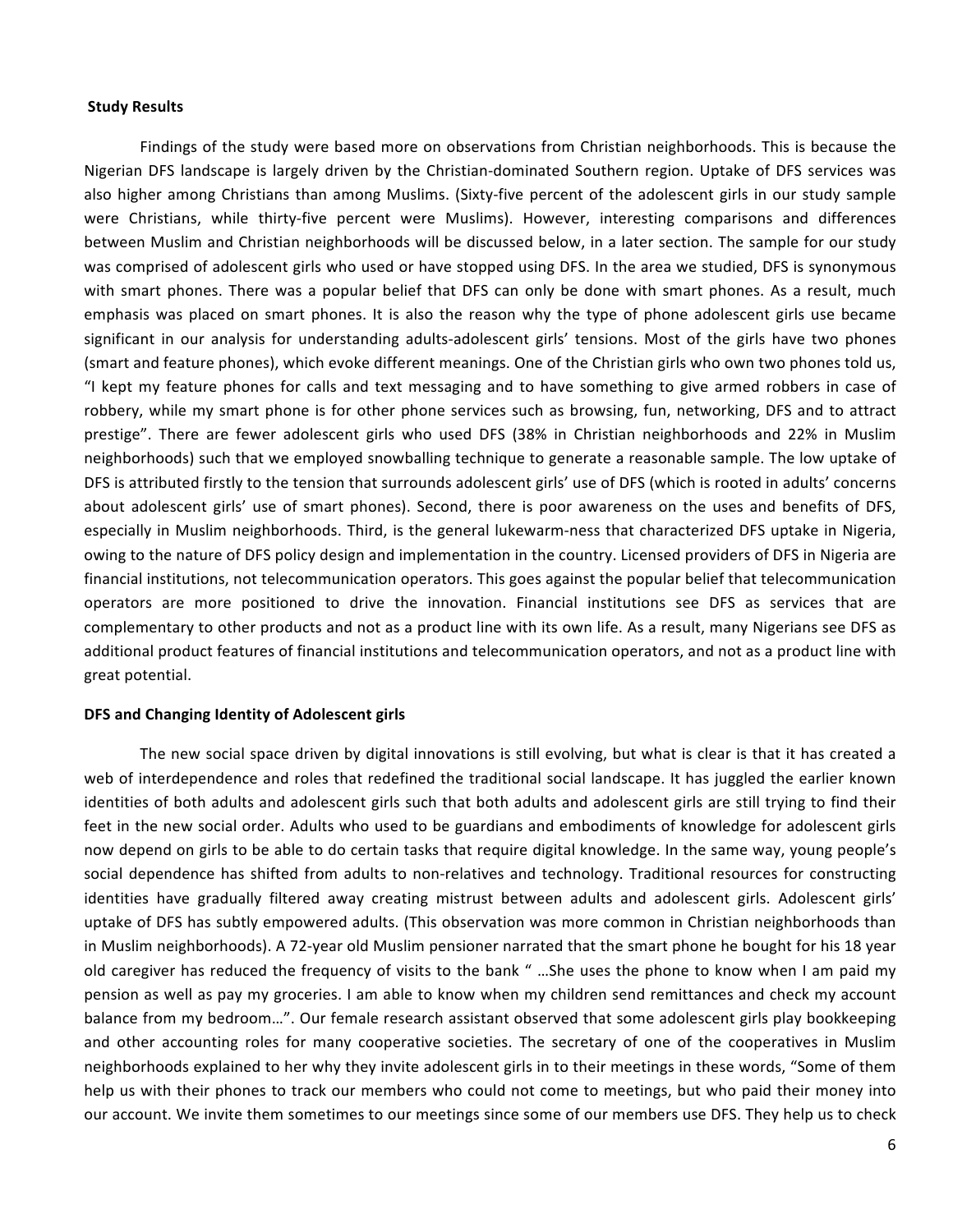account balances, make transfers, identify who made payments and help us to keep records of our accounts in digital form..."(Turai, a 41 year old Secretary of Wukari Farmers Cooperative in Wukari, 12/2/2016)

Uptake of DFS had some positive effects on the life of adolescent girls. It has increased financial literacy, reduced the frequency of visits to banks, changed payment patterns, and increased financial autonomy of adolescent girls. Before the uptake of DFS, most transactions and exchange performed by adolescent girls were in cash. But now, DFS has enabled easy tracking of transactions, ability to make transfers, provided avenues to manage different accounts, access to different financial products, avenues to surf and compare financial products, and a stronger voice in family finance. The digital revolution has generally altered the social space we studied especially with regard to the route to adulthood. Young people who were previously molded through traditional institutions and extended family structures now depend on peers and technology. Market squares, age grade meetings and hanging-out-spaces as spaces for identity formation have been replaced by online and virtual friendship websites. There is an increase in virtual friendship and interest-driven activities that are outside cultural and religious affiliations. Many adults attribute the moral decadence in society to this shift. "Experience has taught us that whereas young people learn good behavior from families, they learn bad behaviors from peers and media". Such is the soliloquy of a 68-year community leader in a Christian neighborhood.

As Kenny (2016) observed, mobile phones - in a bid to make life better - have acquired the ability to regulate important aspects of society's social lives. It has configured boyfriend-girlfriend negotiation in an intriguing way. Mobile phones - especially smart phones - display symbolism that transcends economic or technological meanings. It embodies now-popular socio-cultural ways of constructing identities especially among young people. Our findings revealed that in most Christian neighborhoods, adolescent girls' acceptance of a smart phone from adult males signifies acceptance of friendship. In the same view, turning down an offer of a mobile phone means turning down a relationship. By purchasing a phone, a man extends his influence and control over a girl. Edna, a 16-year old student returned a smart phone to her boyfriend when she realized that he bought a similar phone for another girl. A man whose phone is accepted has a love trophy, which comes with privileges and responsibilities. It gives males access to adolescent girls' lives, shifting their "phone-life" accountability from their parents to their boyfriends. "...the mobile phone I bought for my girl made me her number one. She owes it to me to answer my calls first and explain to me what she does with the phone because I also maintain the phone for her...." (Nnamdi, a 21 year old taxi driver in Asaba, a Christian neighborhood on 28/1/2016). A similar incident observed in a Muslim neighborhood was about Fatima, a 16 year old Muslim, who resisted her parents' pressure to peruse her phone, but her boyfriend knows her password and accesses the phone all the time to know what is new. None of the adolescent girls in our sample from Christian neighborhoods agreed to have accepted a feature phone from an adult male as a gift. Despite the fact that male friends acquire the smart phones and most of the time also buy airtime/data for adolescent girls, they rarely manage the services for which the phone is put to use except monitoring their girlfriends' use to ensure that no male intruder edges them out of their privileged position.

The nature of gifts received from the opposite sex has also been transformed both in Christian and Muslim neighborhoods. Before the revolution, gifts from boyfriends to their girlfriends included jewelries, paintings, handbags, shoes, clothes and sometimes food-stuffs. At present, gift items include airtime/data bundles, digital money, online purchases, customized gifts, videos and electronic gadgets. .

## **Digital Profile of Adolescent Girls**

Despite the fact that the results presented in this study hinge more on Christian neighborhoods, averages of findings in both Christian and Muslim neighborhoods were computed in order to explain the digital profile of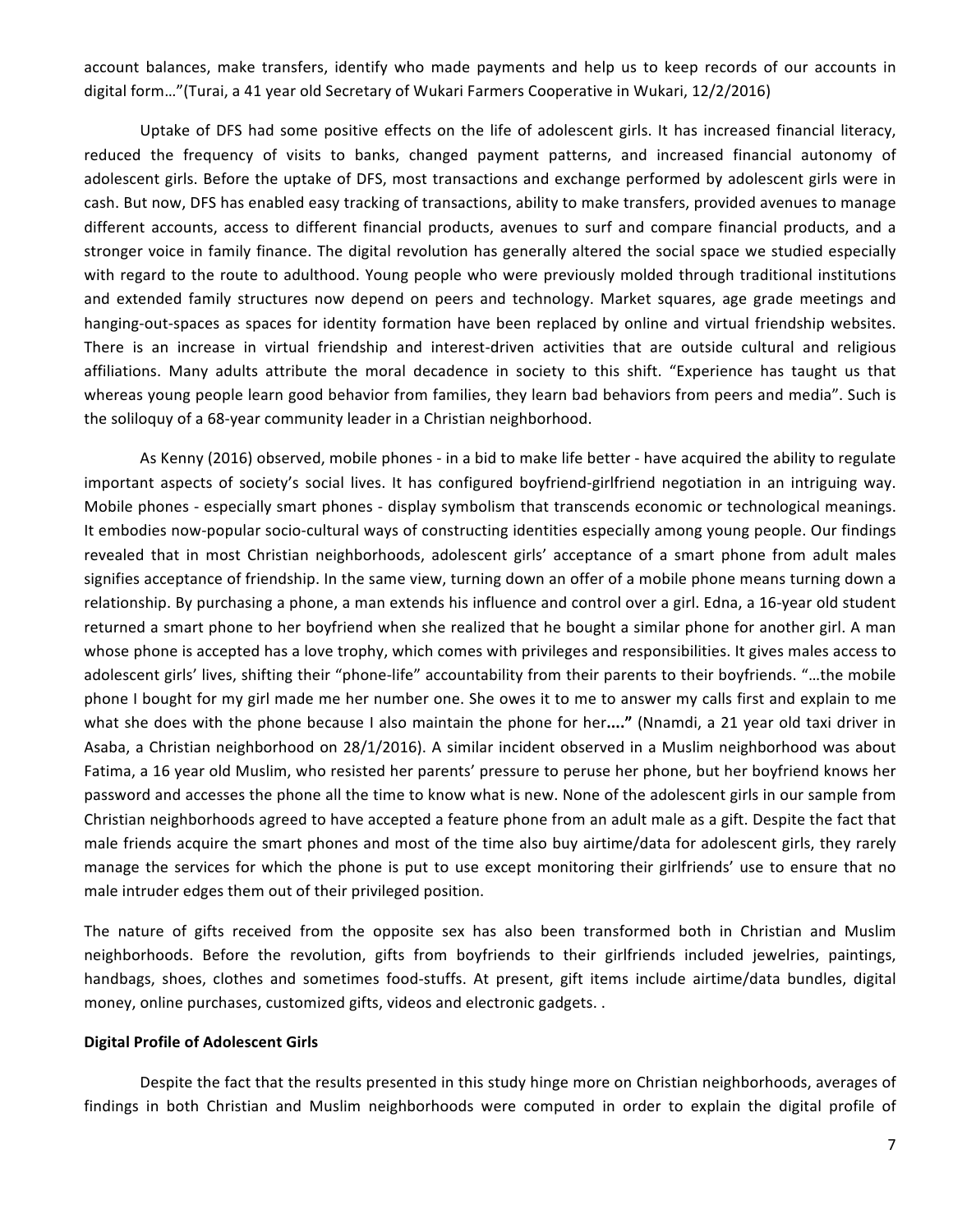adolescent girls in Nigeria. Seventy-six percent of the adolescent girls in our sample own both feature and smart phones (96% own feature phones only, while 81% own smart phones only). We observed that adolescent girls did not recognize feature phones as something of value, as many of the girls were ashamed to display their feature phone. It took us time to discover that the word "I don't have a phone" means that I do not have a smart phone. Eighty-seven percent of the smart phones that were given to girls were gifts from male friends, especially in Christian neighborhoods. Surprisingly, 24% of adolescent girls who used smart phones agreed that their parents did not know that they own and use smart phones. They used the smart phone in hiding because their parent figures frown at their use of such phones. Adolescent girls used their phones basically for fun, peer-based learning, networking and occasionally for financial transactions. Sixty-two percent of the adolescent girls found it difficult to stay for 24hours without their mobile phones. The average adolescent girl spends 4.5 hours daily on her mobile phone and phone related quarrels occur at least every 72hours where adolescent girls live with adults (especially in Christian neighborhoods). With regard to the DFS profile of adolescent girls in this study, our findings revealed that of the adolescent girls who used DFS, 86% had been introduced to DFS by peers, boyfriends, and friends online. Only 3% of the respondents agreed that parents/relatives did. Seventy-six percent of adolescent girls have heard about DFS but only 6% use these services. Average distance to a DFS agent is between 5-8 kilometers. Popular DFS used include banks' mobile apps, mobile money and online payment platforms. They use DFS to buy airtime, receive gifts, check balances, make financial inquiries and make payments (for Interesting differences in the DFS profile of adolescent girls in Christian and Muslim neighborhoods see the appendix and the later section on Christian-Muslim DFS perspectives).

## **Adult-Adolescent Girls Tensions**

Adults do not directly oppose uptake of DFS; rather, they oppose in general smart phone use by adolescent girls. Many adults, especially less educated ones, do not segregate the use of smart phones for DFS and use of smart phones for other services. "Smart phones-phones connected online are dangerous in the hands of adolescent girls," a mother of three children burst out at one of the school debates in a Christian neighborhood. "Whether it is for DFS or for any other services, who cares! They will tell you they are on Yahoo site whereas they are on dating sites! A phone with Internet connectivity is a bomb waiting to explode...". In the area we studied, a smart phone is synonymous with Internet connectivity and browsing. Many adolescent girls did not believe that feature phones could be used for DFS and that is why feature phones do not evoke great symbolism, and girls do not struggle to acquire them. Feature phones evoke functionality whereas smart phones evoke prestige, attachment, connectedness to a global community, and secrecy and independence. Most feature phones are not encrypted and do not evoke digital mindedness. Adults' attitudes to DFS would have been different if they understood the possibilities of conducting DFS through feature phones. Adolescent girls' attitudes to smart phones as well as adults' beliefs around smart phones created the tensions we observed. There is little or no tension with girls' usage of feature phones. Different uses of smart phones are intertwined; phone services outside calls and text messaging are lumped together and attributed to smart phones services. Adults' attitude towards DFS is informed by their belief around the smart phone buzz. "...I know that DFS is the future," a 46-year old school teacher told us during one focus group discussion:

"...but the current socio-economic environment does not encourage its uptake. Many adults are reluctant to introduce adolescent girls to DFS because they do not trust the services. Prevalence of financial fraud perpetrated using DFS, poor corporate accountability, insider abuse of procedures and weak reporting mechanisms have discouraged many people from uptake of DFS. As you know, at least one out of every five Nigerians has been defrauded; that contributed to the skepticism around uptake of DFS. I may not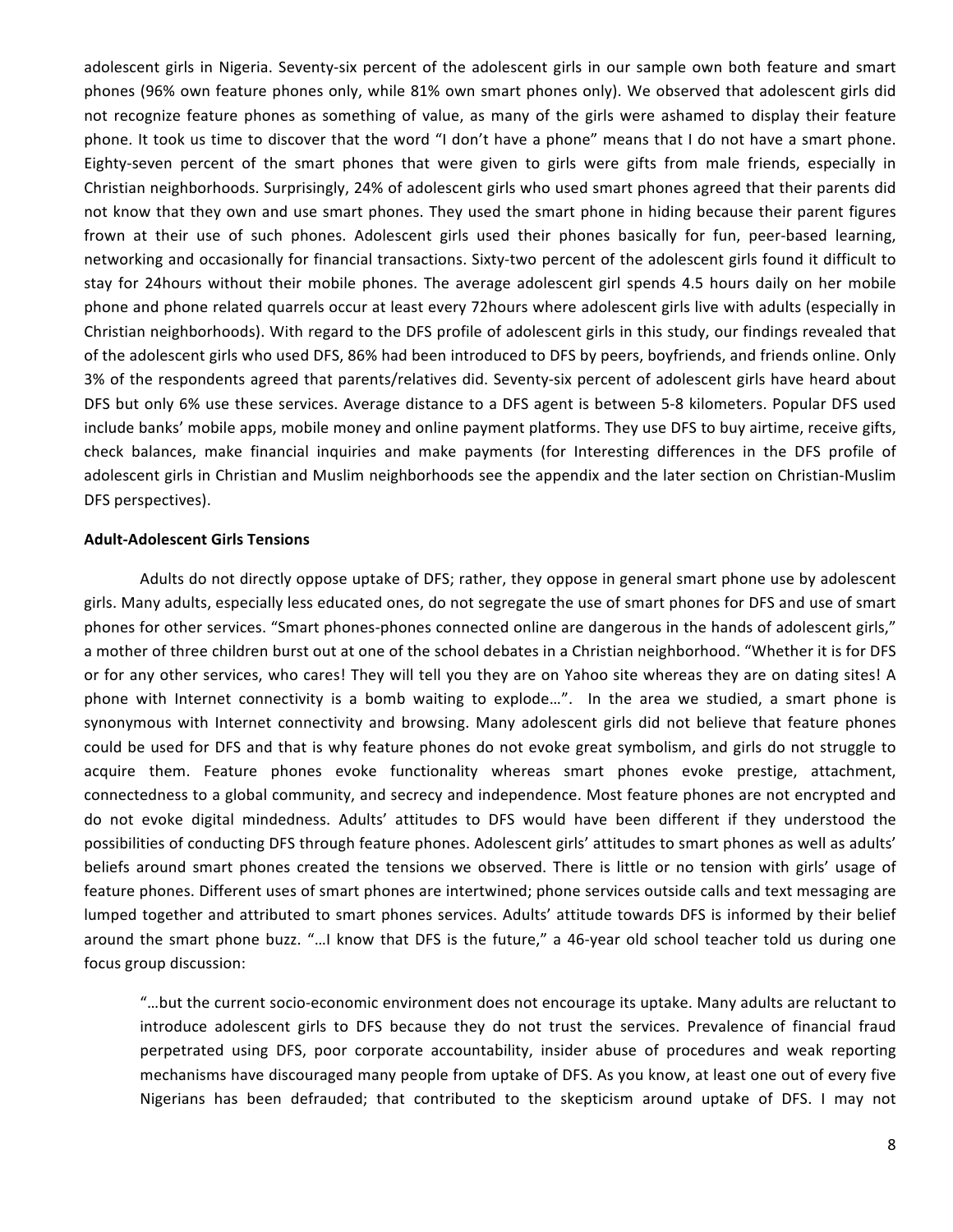## encourage my students to use them because they are not safe...." (Aisha, a 46 year old Muslim in Lafia, **2/2/2016)**

The issue of trust in DFS mechanisms and operators was significant in understanding why many adults do not encourage uptake of DFS. Some adults felt that if adults have been defrauded, the worst could happen to adolescent girls. A grandmother of six children told us at one of the focus group discussion sessions in a Muslim neighborhood ".... it is not your topic but your refreshment that brought me here. If DFS offers are genuine, let them make our clerics and schoolteachers to start using them. That is easier gospel than radio advertisement."

A 17 year old debater told the audience in a Christian neighborhood that DFS uptake has led her to develop an interest in digital technologies, influenced her financial attitudes and has led her to open a bank account for herself and her siblings (she refused to participate in the debate until we subtly led her aunt away from the audience). Another debater, who listed, 'the seven lies adults tell about adolescent girls and DFS - loss of concentration, waste of financial resources, openness to unapproved acquaintances, secretive lifestyle, tendency to tell lies and undisciplined financial habits - was sharply opposed by Ugoo, a 16 year old high school student in these words: "Many other things distract adolescent girls other than the phone. Why do adults offer little or no restriction to adolescent boys' uptake of DFS if their reasons are not the usual prejudice against the female folk? Their attitude is informed by their perceived need to protect the girls. All the attributes they listed were also exhibited by girls who do not even use DFS...." Indeed, uptake of DFS has made monitoring of boyfriend-girlfriend relationship difficult. Our findings suggest that DFS uptake increases a self-reflexive lifestyle, weakens communication with relatives, and increases girls' interaction with "strangers".

Seventy-two percent of adults we interacted with in the study disagreed with allowing adolescent girls, who are minors, to own and use smart phones. Their reasons were classified under domestic, social and health reasons. Domestic reasons include abandonment of house chores, conflicting moral values (increases the tendency to tell lies), conflict with family members, and the need to get money to buy data. Social reasons include access to unapproved males and increased chances that they can be cajoled into unwholesome behavior. Other reasons adduced include poor interpersonal relationships (especially with relatives), cyber bullying, cultural extinction, distractions from academic activities, spreading of gossip and increases in road accidents due to careless use of phones on roads. Health reasons include obesity due to increases in snacking while pinging, less time for exercise and poor sleeping patterns owing to night chatting. A 58 year old adolescent health physician reported during our interview that she was against giving adolescent girls access to smart phones because of negative trends she had observed when they use smart phones consistently: "...they begin to lose attention easily and could not focus for the long term. They do a lot to please their peers, not their relatives, they pick role models and follow them sheepishly, they exhibit incoherent sleeping pattern and they rarely exercise..."These reasons are, however, associated with smart phone use in general and not specifically for DFS.

"...She must get good grades and secure university admission before I will allow her to use smart phone," a 49 year old father of three children insisted. This statement is common among adults in both Christian and Muslim neighborhoods as they reiterate their stand on adolescent girls' use of smart phones. Adults enforce these conditions by refusing to acquire smart phones and confiscating smart phones bought by friends. When her daughter queried how she could do her school assignment and download her favorite music without a smart phone, the mother insisted that she could use her own phone if need be. "...I made it clear to her that she cannot be on Whatsapp or Facebook and should not surf the Internet if I am not there. She knows that I cannot buy data for such unfruitful adventures..."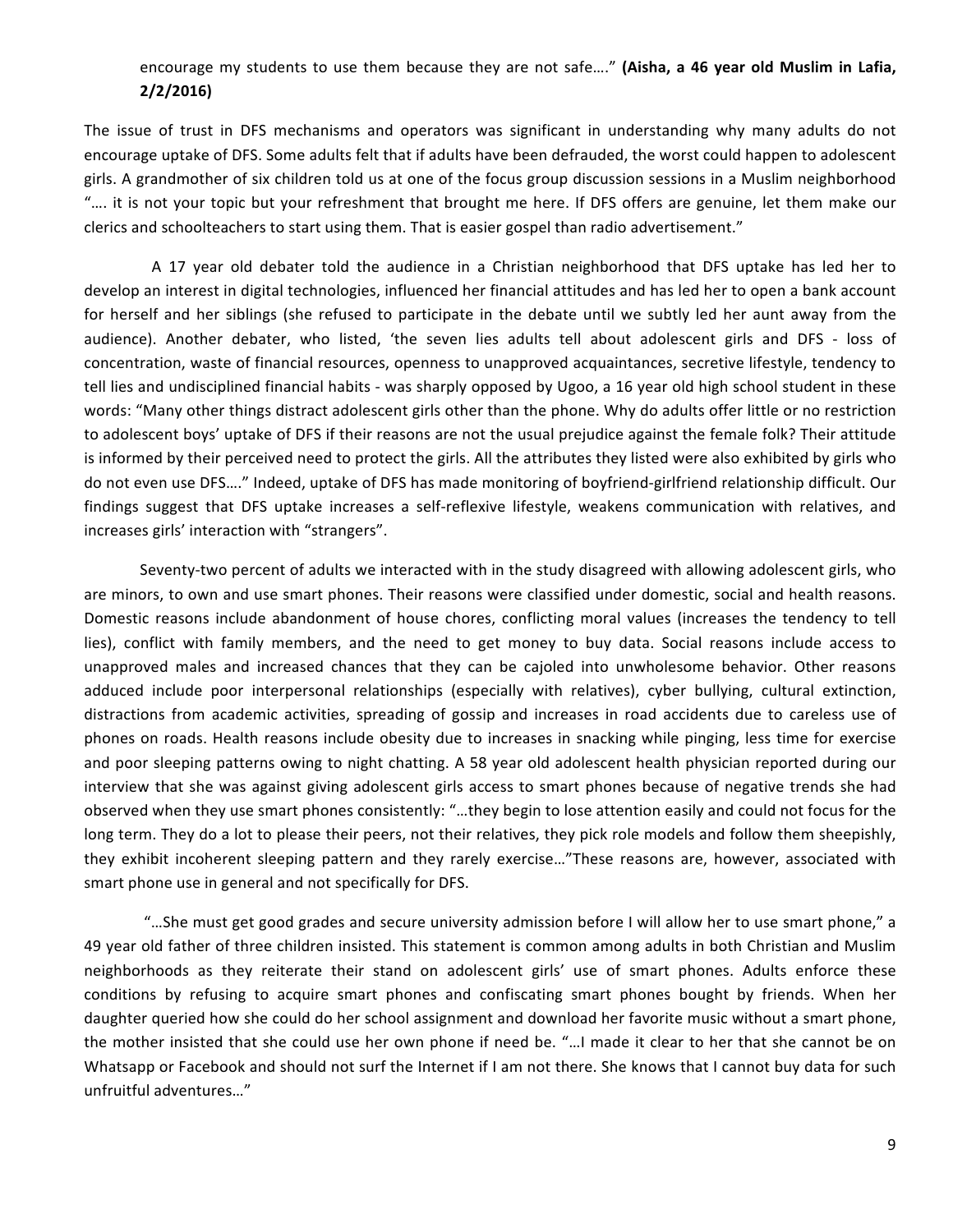Adolescent girls view restrictive attitudes of adults as unnecessary display of authority. "...My mother is afraid of my going into pornographic sites...." a 16-year old Christian student complained. "...She failed to realize that I have seen it all in uncensored DVDs sold in the open market. Although her phone is available but I rarely use it. I am not desirous of owning a smart phone because of the services." Adults monitor adolescent girls' use of smart phones especially in Christian neighborhoods. According to a 16-year old daughter of a local bank manager,

"...my parents usually sneak into my room at odd hours to see what I do with the phone and sometimes asked me to lend them my phone under the guise that they want to search for something. I have no fear because I have learnt to cover my tracks and how to keep developing tricks to make their monitoring ineffective...I need it because of prestige; many girls I am better than has it..." (Jennifer, a 16 year old student in Warri.  $4/12/2015$ )

Our study revealed that adults view protecting adolescent girls as their critical parental responsibility. Many adults have developed punitive measures towards adolescent girls who use smart phones such as physical assault and denying them parental favors. This is because of the belief that smart phone use is fun-driven and hostile to learning. In contrast, adolescent girls see mobile phones as containing the potential for social exploration and freedom from traditional confinement. "...My phone is my life, my best friend. I do not need to hang out in the open space as before, my phone keeps me company," a 15 year old caregiver in Christian neighborhood told us. "...My guardian can control any other thing about me but not this one; I have used the phone for about three months without her knowledge". Indeed, "networked publics," as Buckingham (2008) called them, have taken over the roles of formal hanging out spaces, such as streams and market squares. They have become attractive avenues for socialization despite being entertainment-driven, as many adults perceived them to be.

Our interaction with adolescent girls who used smart phones acquired by their boyfriends revealed that such a gift comes with consequences. Especially in Christian neighborhoods where males purchase smart phones for their girlfriends often, there are incessant phone related misunderstandings, violence and battering. Men tend to take their privileges to the extreme. Girls, who out of naivety accepted the offer, did not find it easy to exit the relationship when they become uncomfortable. A 19-year old school dropout told us that she was raped by the man who bought her smart phone: "...Men do not believe in a free lunch; any kindness they show is an investment of which no pleading can deter them from raping." She continued, "Many of us who accepted guys because of phone reasons regret the act and wished we were smarter..." (Gloria, a 19 year old trader at Nsukka Market, 21/02/2016). Men who bought smart phones for their girls tend to be adamant and avoid interference from third parties when they have a misunderstanding with their girlfriends. It is one of the reasons why parents and guardians frown at acquisition of smart phones in such manner, because they understand the risk involved. Some men insist that their smart phone should be returned to them whenever the relationship collapses, and such tensions have generated issues involving police and community leaders. ".... He has slapped me for allowing another man to use the phone he bought for me. He had seized the smart phone from me many times and had uninstalled whatsapp services in it to avoid my interaction with other men," Amaka, an 18 year old fashion apprentice revealed to us. When we inquired why some girls accept smart phones from men knowing the consequences, Muna, a 17 year old university student shared her views, "...They accept because it is a 'smart phone'. It gives them identity, smart phones is freedom and reputation. It shows that you have arrived. Smart phone is girls' best friends; it cures loneliness..."

## **Christian-Muslim Neighborhood Perspectives to DFS Uptake**

There are interesting differences in the ethnography of Christian and Muslim neighborhoods. It was easier to generate discussion with people in Christian communities on digital innovation than in Muslim neighborhoods.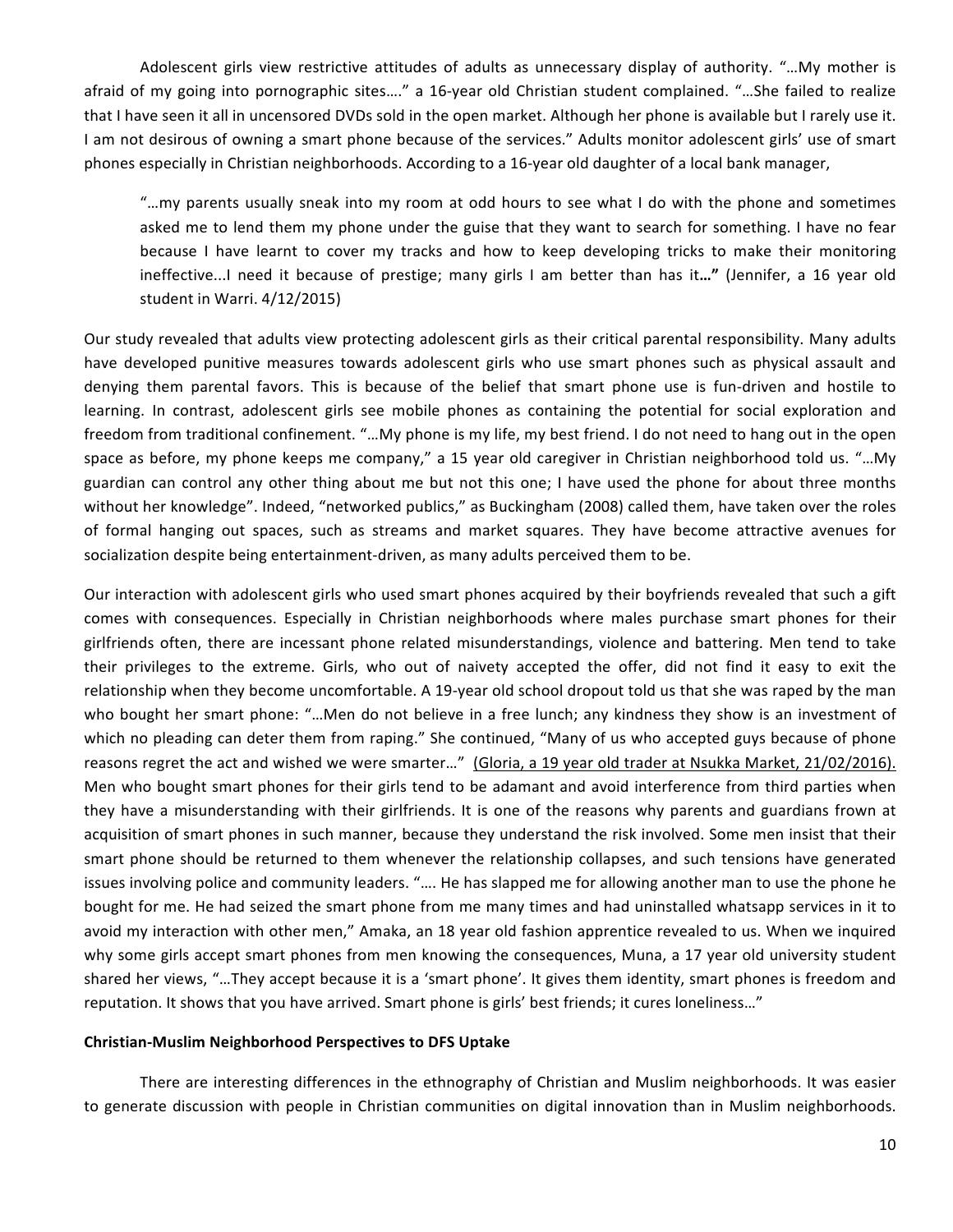We observed that there were fewer smart phones among adolescent girls in Muslim neighborhoods and the urge to acquire smart phones is not as strong as it is in Christian neighborhoods. There is less tension and phone related quarrels and most girls do not hide the use of their phone in Muslim neighborhoods. Some Muslim parents encourage their adolescent girls to get phones from male friends whom they see as potential husbands, and both feature and smart phones from friends were welcomed. However, unlike in Christian neighborhoods, the purchase of a phone does not increase a man's influence over a girl.

A major hindrance to uptake of DFS observed in Muslim neighborhoods was lack of awareness, not skepticism from adults, in contrast to the Christian neighborhoods. Aside from a few exceptions, smart phone ownership in a Muslim environment was not shrouded in secrecy, nor did it evoke attachment to somebody. In Muslim neighborhoods phones are publicly shared and phone life accountability rests more on peers and relatives than on male friends. It does little to consolidate opposite sex relationships, unlike in Christian neighborhoods. However, Christian adolescent girls have more chances for uptake of DFS, more than their Muslim counterparts, because awareness was higher in Christian neighborhoods. Surprisingly, a larger percentage of DFS uptakes in Muslim neighborhoods were "midwife" (overseen) by adult relatives - especially among educated households, unlike in Christian neighborhoods, where boyfriends play a significant role. Adult-adolescent girls' tensions are also more pronounced in Christian homes. There are also significant similarities in what we observed among the urban and the rural poor, except that tensions are higher among the urban poor.

#### **Conclusion and Recommendations**

The arguments/counter arguments on whether adolescent girls should use DFS, when to use them, and how to use them were not considered in designing market offerings and marketing campaigns by DFS operators. As a result, media information being disseminated failed to correct misconceptions and mistrust around adolescent use of DFS. Marketing campaigns for this segment of the population should be targeted at how adolescent girls can benefit from DFS. Their needs, experiences, and particular needs should inform the marketing campaign. Marketing campaigns should also focus on correcting erroneous views about smart phone use that militate against DFS uptake. This is critically important because a large percentage of information that reaches people focuses more on the negative effects of digital innovations, causing most adults to view DFS uptake with skepticism. More adequate creation of awareness should be embarked upon to change people's belief - from the idea that DFS is a value added service of financial institutions to the idea that DFS is a product line with great potential. Adults should be encouraged to play a midwifery role in ushering adolescent girls into the digital age. Adults need to realize that unnecessary restrictions to uptake could hinder adolescent girls' development and survival in the digital age. Adolescent girls need to share knowledge and resources that are not locally available and learn new norms of participation in the digital world. Indeed, digital innovations have become necessities integral to identity construction in contemporary society.

## **Suggestions for further research**

Digital innovations are having a tremendous impact on the autonomy of Muslim girls. It has enabled them to appear on platforms they never thought was feasible and provided access to knowledge which people of their age have been denied long ago. Although a larger percentage of Muslim adolescent girls we interacted with are still naïve and timid about using digital devices for social exploration, It has opened up room for possibilities that uptake could cause a revolt and tensions that could redefine local Islamic cultures and practices in an unprecedented way. Girls' interests in other cultures have been heightened and some clerics are taking advantage of the enthusiasm by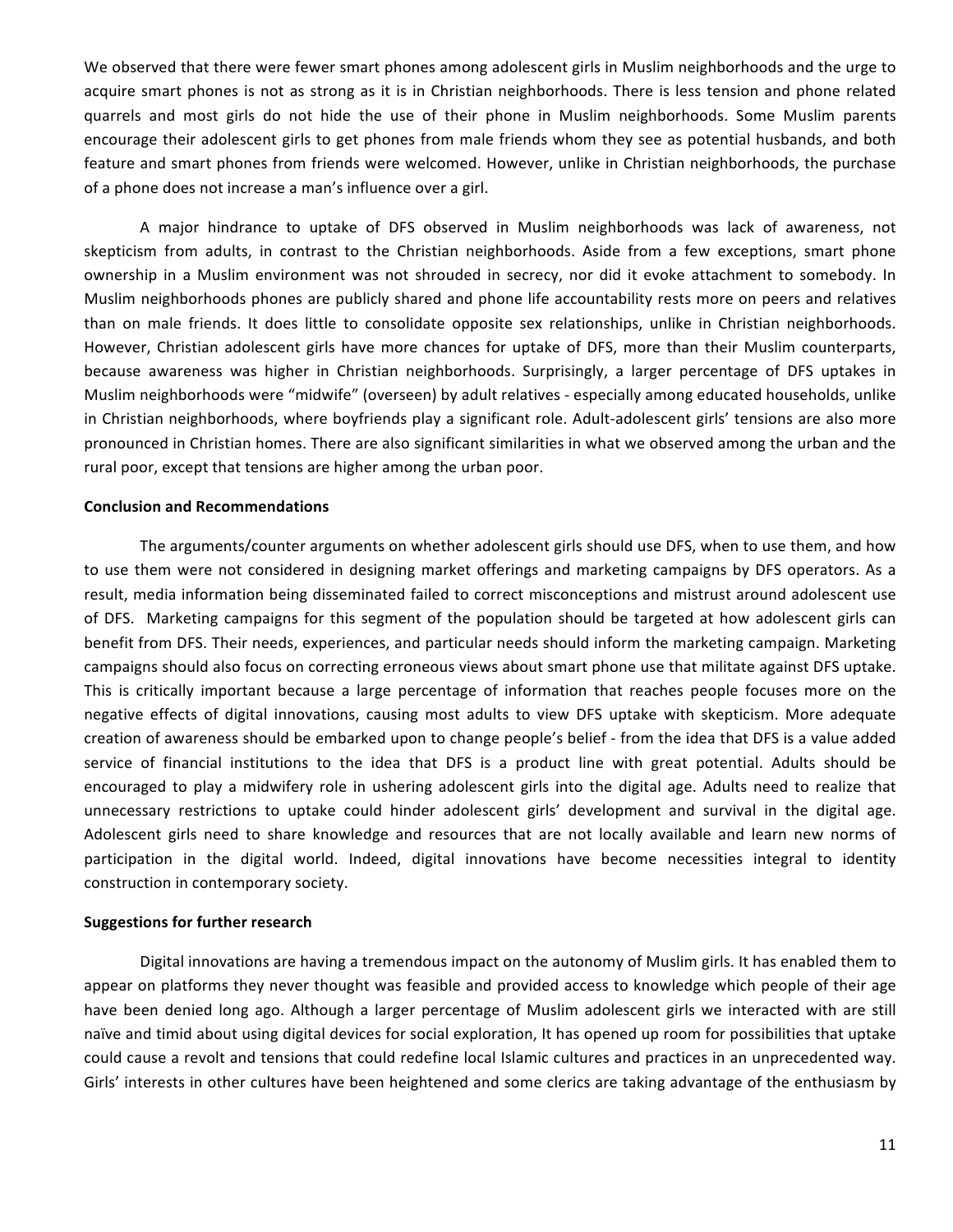adapting their teachings in favor of, or against, western cultures to curry converts. We suggest that future research should explore:

- Digital religion and identity conflicts among Muslim adolescent girls.
- The attitude of middle class families in Christian neighborhoods to boyfriend purchases of smart phones for their girls.
- Dimensions of phone-induced domestic conflicts and their effects on societal digital transformation
- Changing facets of opposite sex negotiations among adolescent Muslims in Digital Nigeria.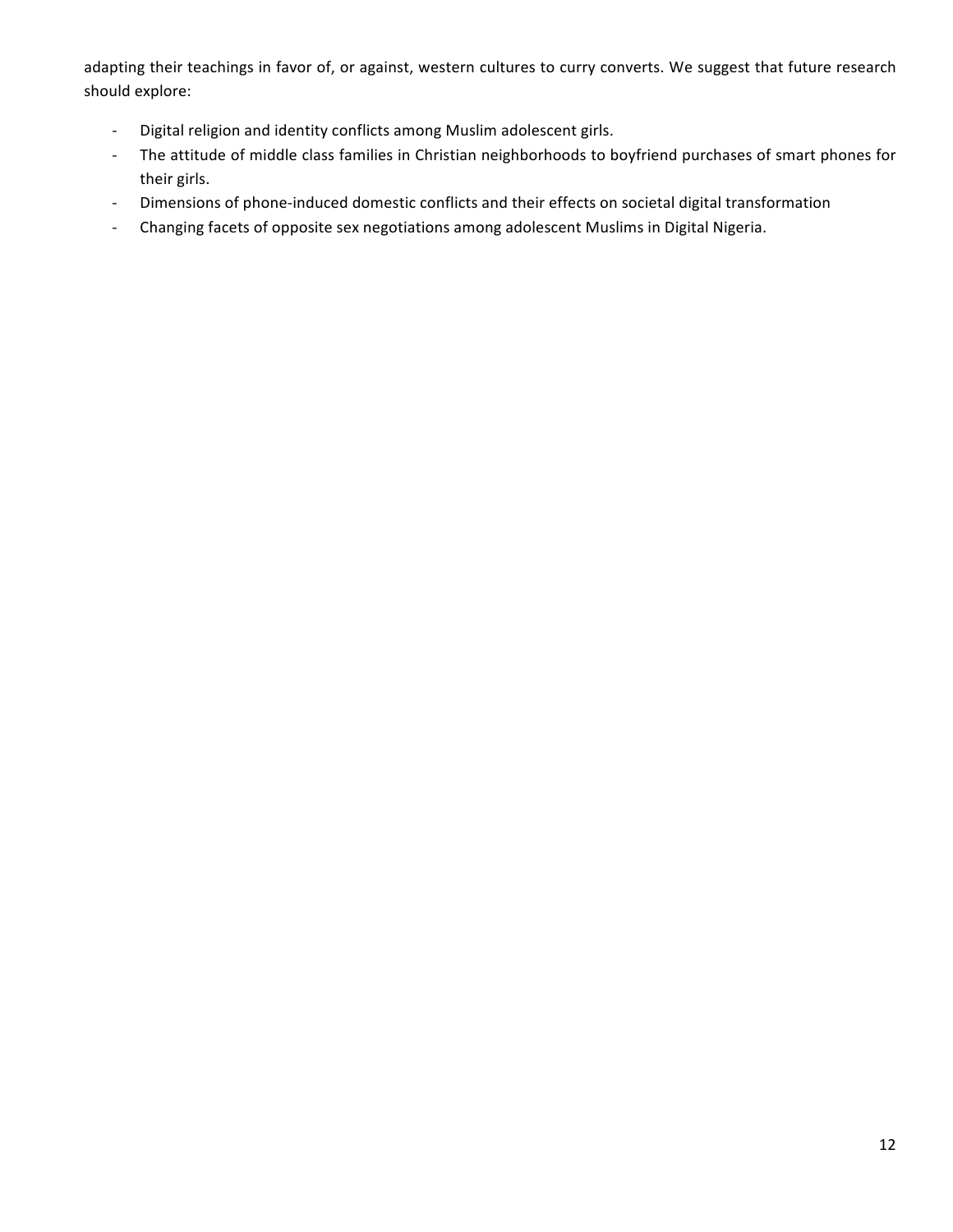## **REFERENCES**

- Abayomi, S.A (2010) Latest Development in Nigeria's Mobile Payments Regulatory Framework: Central Bank of Nigeria Publications.
- Alade, M.O (2013) Agricultural Transformation and Rural Development through Mobile Technology: People's Daily Newspaper February 13.
- Andagalu, E (2012) Nigerian Mobile Money Model Conference Proceedings organized by Ecobank PLC in Johannesburg
- Buckingham, D. (2008) "*Introducing Identity." Youth, Identity, and Digital Media. Edited by David Buckingham.*
- The John D.and Catherine T. MacArthur Foundation Series on Digital Media and Learning. Cambridge, MA The MIT Press
- Damon, W., Menon, J., & Bronk, K. C. (2003). The development of purpose during adolescence. *Applied Developmental Science, 7(3), 119-128.*
- Gidden. C (1993) *Representations of Youth*. Cambridge. Polity
- Griffen. C (1991). *Modernity and Self-Identity*. Cambridge. Polity
- Hall. S (1992) The Question of Cultural Identity in Hall.S, Held. D and McGrew. A (eds) Modernity and its *Futures.* Cambridge. Polity
- Ito. M, Horst. H, Butanti. M, Boyd.D, Herr-Stephenson. B, Lange.P, Pascoe. C and Robinson. L (2008) Living and Learning with new Media: Summary of Findings from Digital Youth Projects. The John. D and Catherine. T MacArthur Foundation Reports on Digital Media and Learning. November
- Jensen, L. A. (2003). Coming of age in a multicultural world: Globalization and adolescent cultural identity formation. Applied Developmental Science, 7, 189-196.
- Kenny. E (2016) "Phones means lies": Secrets, Sexuality and the Subjectivity of Mobile Phone in Tanzania. *Economic Anthropology 3: 254-265.*
- Lerner, R., Brennan, A.L., Noh, E.R. and Wilson,C. (1998). *The Parenting of Adolescents and Adolescents* as Parents: A Developmental Contextual Perspective. Parenthood in America. online: http://www. allacademic.com/meta/p195372 index.html. (access date: 01.03.2009).
- Macnee, W (2014) What Opportunities Mobile Banking can Offer Women in Developing Countries. http:///www.cherieblairfoundation.org (Access date: 22.01.2015)
- Morcos, C and Sebstad, J (2011) Financial Education for Adolescent Girls. Washington DC. Making Cents International
- Musharbash, Y. (2007). Boredom, time, and modernity: An example from aboriginal Australia. *American Anthropologist, 109, 307-317*.
- Nanda P, Das P, Singh A & Negi R (2013), "Addressing Comprehensive Needs of Adolescent Girls in India: A Potential for Creating Livelihoods", New Delhi, International Centre for Research on Women.
- Nikolas. R (1991). Governing the Soul. Second edition, London, Free Association.
- Ozmete, E and Bayoglu, A.S (2011) Parents- young adult Conflict: A measurement of Frequency and Intensity of Conflict issues. Journal of International Social Research Vol. 2 (8)
- Weber, S and Claudia M.(2008) "*Imagining, Keyboarding, and Posting Identities: Young People and New Media* Technologies."Youth, Identity, and Digital Media. Edited by David Buckingham. The John D. and Catherine T. MacArthur Foundation Series on Digital Media and Learning. Cambridge, MA: The MIT Press,
- Tatz, C. (2001). Aboriginal suicide is different: A portrait of life and self-destruction. Canberra, Australian Capital Territory, Australia: Aboriginal Studies.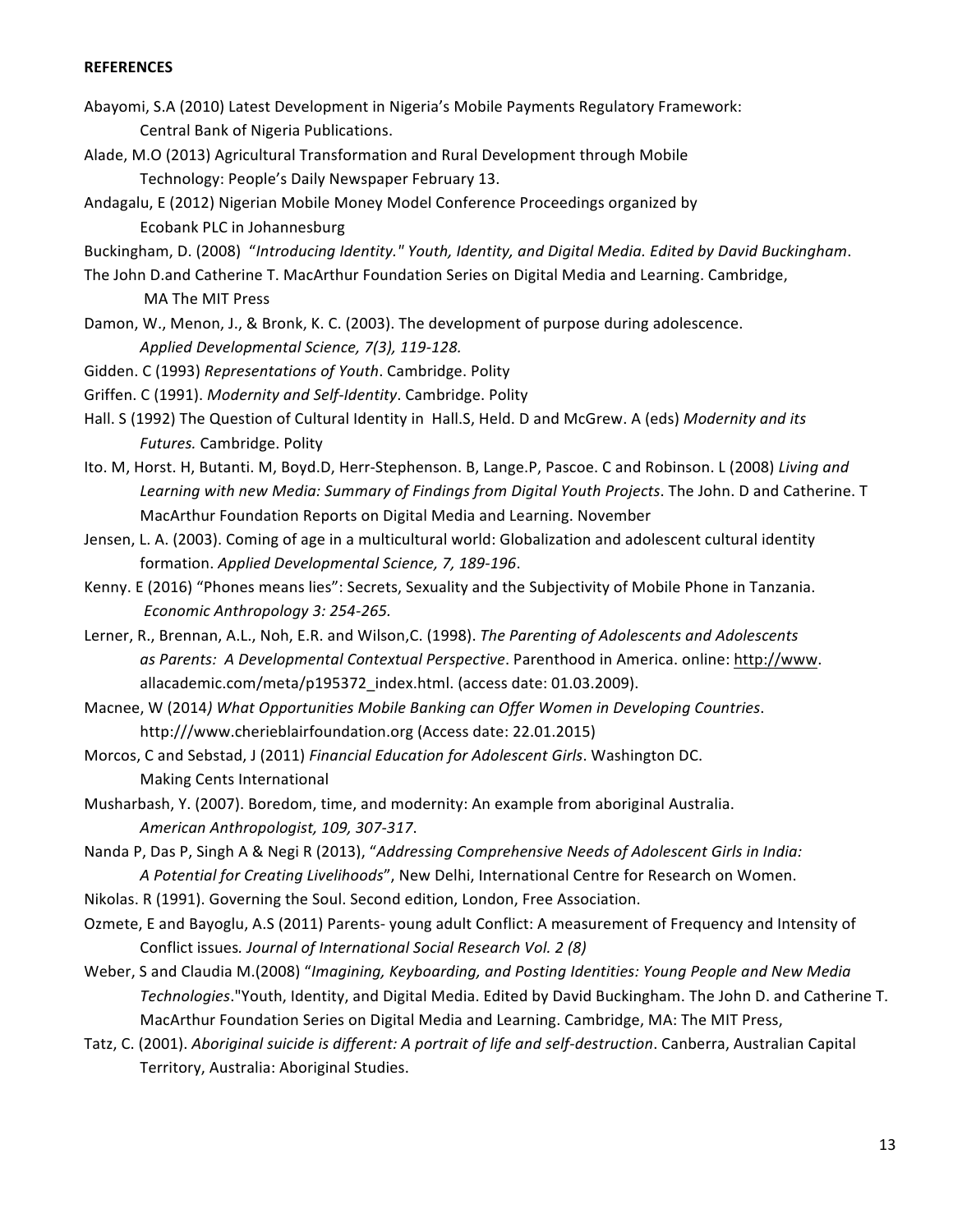Appendix

# **i. Digital Profile of Adolescent girls in Christian and Muslim neighborhoods**

| Item                                   | Christian neighborhoods | <b>Muslim neighborhoods</b> |
|----------------------------------------|-------------------------|-----------------------------|
|                                        | (78 respondents)        | (42 respondents)            |
| <b>Phone Ownership</b>                 |                         |                             |
| Feature phone                          | 94%                     | 98%                         |
| Smart phone                            | 87%                     | 75%                         |
| Both feature and smart phone           | 80%                     | 72%                         |
| I share with adults                    | 3%                      | 5%                          |
| Source of the phone                    |                         |                             |
| Parents/relatives                      | 2%                      | 20%                         |
| Boyfriend                              | 96%                     | 74%                         |
| Self                                   | 2%                      | 6%                          |
| Others                                 | 0%                      | 0%                          |
|                                        |                         |                             |
| Frequency of phone related quarrels    |                         |                             |
| Several times a day                    | 13%                     | 2%                          |
| Daily                                  | 24%                     | 16%                         |
| Weekly                                 | 60%                     | 30%                         |
| Monthly                                | 3%                      | 48%                         |
| Does not occur                         | 0%                      | 4%                          |
| <b>Average Hour Spent on Different</b> |                         |                             |
| phone activities daily                 |                         |                             |
| Networking                             | 0.65 <sub>hr</sub>      | 1.30hr                      |
| Peer-based learning                    | 0.30hr                  | 0.30 <sub>hr</sub>          |
| <b>Financial transaction</b>           | 0.10 <sub>hr</sub>      | 0.10 <sub>hr</sub>          |
| Learn new skill                        | 0.25hr                  | 0.30hr                      |
| Play games                             | 0.80hr                  | 0.70hr                      |
| Play music and videos                  | 1.00hr                  | $0.25$ hr                   |
| <b>Ownership of bank account</b>       |                         |                             |
| Yes, with commercial bank              | 47%                     | 33%                         |
| Yes, with microfinance bank            | 16%                     | 19%                         |
| No, I share with someone               | 28%                     | 34%                         |
| No, I do not have                      | 9%                      | 14%                         |
| Who introduced you to DFS              |                         |                             |
| Parents/relatives                      | 3%                      | 18%                         |
| Boyfriends                             | 94%                     | 74%                         |
| Peers and school mates                 | 3%                      | 5%                          |
| <b>Opinion leaders</b>                 | 0%                      | 3%                          |
| Percentage of adolescent girls hiding  |                         |                             |
| their mobile phone from adults         |                         |                             |
| Feature phones                         | 1%                      | 3%                          |
| Smart phones                           | 36%                     | 16%                         |